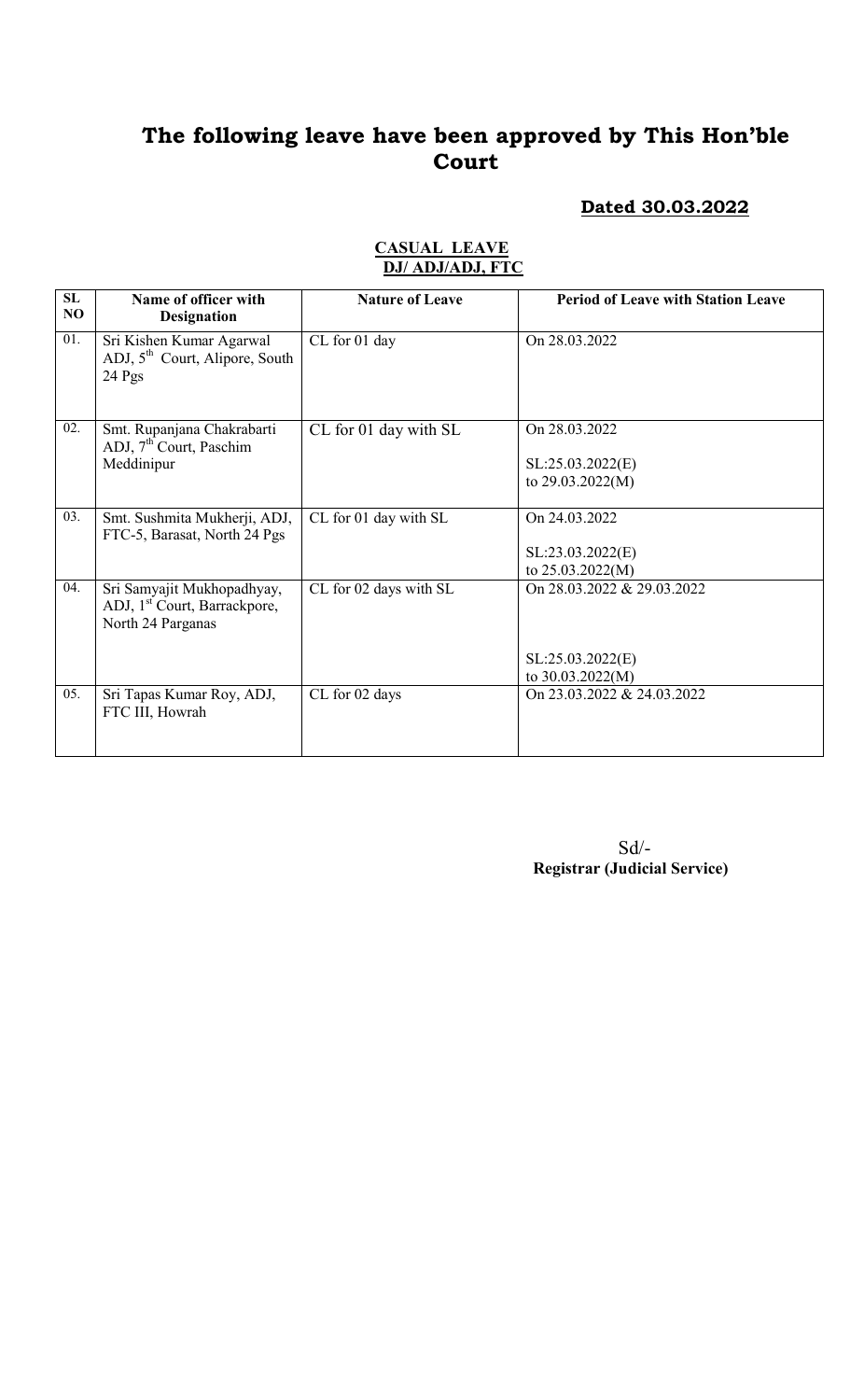## Dated 30.03.2022

| SL<br>NO | Name of officer with Designation                                                                | <b>Nature of Leave</b> | <b>Period of Leave with Station Leave</b>                                        |
|----------|-------------------------------------------------------------------------------------------------|------------------------|----------------------------------------------------------------------------------|
| 01.      | Sri Ashis Kumar Hazra, Judge,<br>Special Court(E.C Act)-cum-ADJ,<br>Durgapur, Paschim Bardhaman | CL for 02 days with SL | On 04.04.2022 & 05.04.2022<br>SL:03.04.2022(E)<br>to 06.04.2022(M)               |
| 02.      | Sri Arjun Mukherjee<br>ADJ, FTC-II, Purba Bardhaman                                             | CL for 03 days with SL | From 20.04.2022 to 22.04.2022<br>$SL: 20.04.2022(M)$ to 23.04.2022 (M)           |
| 03.      | Smt. Ali Biswas (Sarkar), ADJ,<br>FTC-2, Krishnagar, Nadia                                      | CL for 01 day with SL  | On 02.04.2022<br>SL:01.04.2022(E)<br>to $04.04.2022(M)$                          |
| 04.      | Sri Gopal Kishor Sinha<br>ADJ, $7^{\text{th}}$ Court, Alipore, 24pgs(S)                         | CL for 01 day          | On 30.03.2022                                                                    |
| 05.      | Sri Lokesh Pathak<br>ADJ, 2 <sup>nd</sup> Court, Tamluk, Purba<br>Medinipur                     | CL for 03 days with SL | On 02.04.2022, 04.04.2022 & 05.04.2022<br>SL:01.04.2022(E)<br>to $06.04.2022(M)$ |
| 06.      | Smt. Rupanjana Chakrabarti<br>ADJ, 7 <sup>th</sup> Court, Paschim<br>Meddinipur                 | Station Leave          | From $02.04.2022$ (E) to $04.04.2022$ (M)                                        |

#### CASUAL LEAVE DJ/ ADJ/ADJ, FTC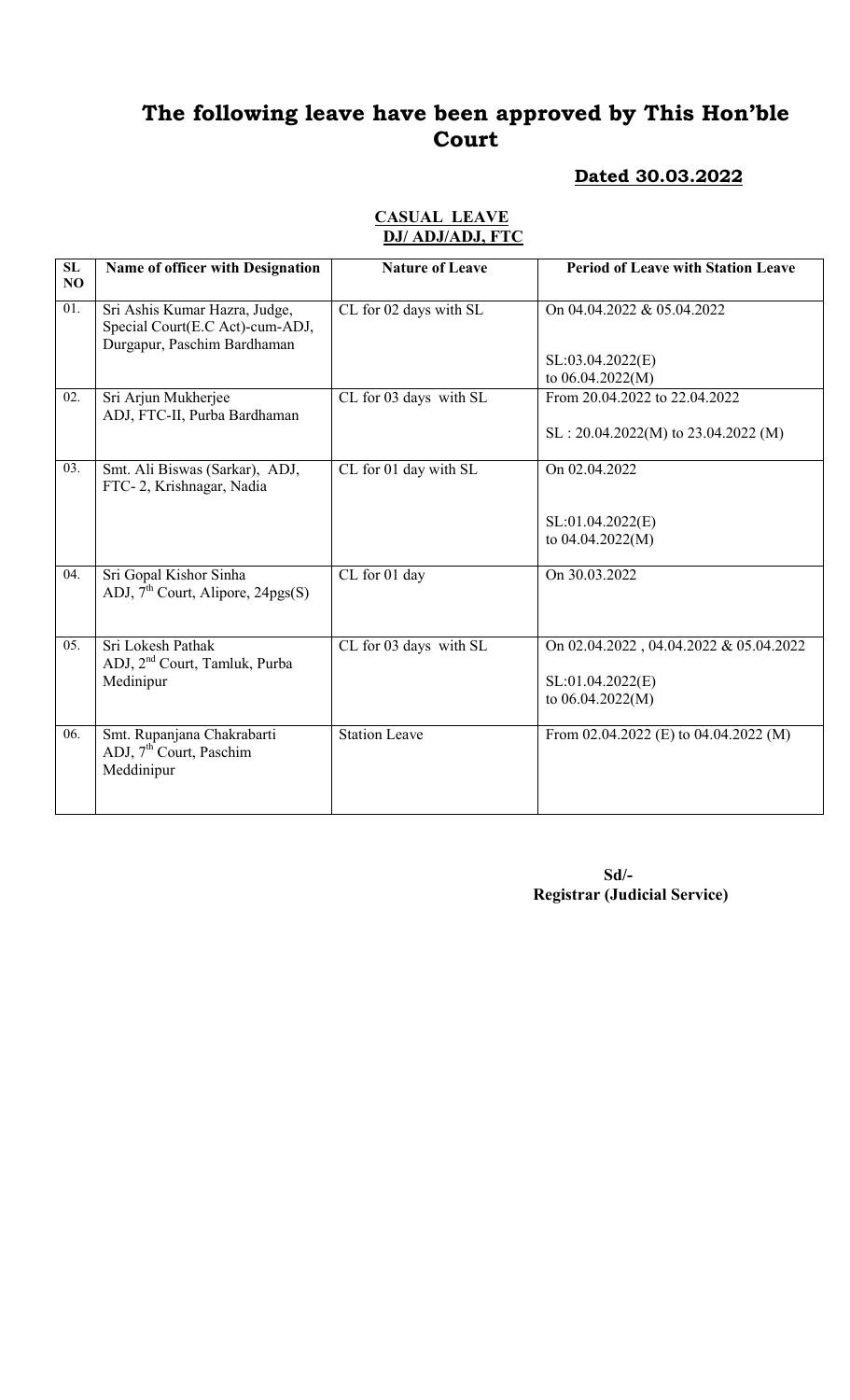#### CASUAL LEAVE DJ/ ADJ/ADJ, FTC

| Dated 31.03.2022 |
|------------------|
|                  |

| $\overline{\text{SL}}$<br>NO | Name of officer with Designation                                                                  | <b>Nature of Leave</b> | <b>Period of Leave with Station Leave</b>                               |
|------------------------------|---------------------------------------------------------------------------------------------------|------------------------|-------------------------------------------------------------------------|
| 01.                          | Sri Arpan Kumar Chattopadhyay ADJ-<br>cum-Judge, Spl Court(E.C.Act),<br>Berhampore, Murshidabad   | CL for 01 day          | On 04.04.2022                                                           |
| 02.                          | Sri Anil Kumar Prasad, ADJ, FTC, 2 <sup>nd</sup><br>Court, Alipurduar, Jalpaiguri                 | CL for 03 days with SL | From 31.03.2022 to 02.04.2022<br>SL:30.03.2022(E)<br>to 04.04.2022(M)   |
| $\overline{03}$ .            | Sri Ananta Kumar Singha Mahapatra<br>ADJ, Special Court (E.C Act),<br>Balurghat, Dakshin Dinajpur | CL for 02 days with SL | On 12.04.2022 & 13.04.2022<br>SL:11.04.2022(E)<br>to 17.04.2022(M)      |
| 04.                          | Sri Dharani Adhikary<br>ADJ, 1 <sup>st</sup> Court, Suri, Birbhum                                 | CL for 02 days with SL | On 02.04.2022 & 04.04.2022<br>SL:01.04.2022(E)<br>to 05.04.2022(M)      |
| 05.                          | Sri Gopal Chandra Karmakar<br>DJ, Purba Medinipur                                                 | CL for 03 days with SL | From 06.04.2022 to 08.04.2022<br>SL:05.04.2022 (E)<br>to 11.02.2022 (M) |
| 06.                          | Sri Pijush Ghosh<br>ADJ, 3 <sup>rd</sup> (Special) Court, Jalpaiguri                              | <b>Station Leave</b>   | From $08.04.2022$ (E) to $11.04.2022$ (M)                               |
| 07.                          | Sri Rajesh Chakraborty, Judge, Special<br>(CBI) Court, Asansol, Paschim<br>Bardhaman              | CL for 01 day with SL  | On 04.04.2022<br>SL: 04.04.2022(M)<br>to 05.05.2022(M)                  |
| 08.                          | Sri Subhajit Basu<br>ADJ, FTC, Durgapur, Paschim<br>Bardhaman                                     | <b>Station Leave</b>   | From 13.04.2022 (E) to 18.04.2022 (M)                                   |
| 09.                          | Sri Saugata Chakraborty<br>ADJ, $5^{\text{th}}$ Court, Berhampore,<br>Murshidabad                 | <b>Station Leave</b>   | From 13.04.2022 (E) to 18.04.2022 (M)                                   |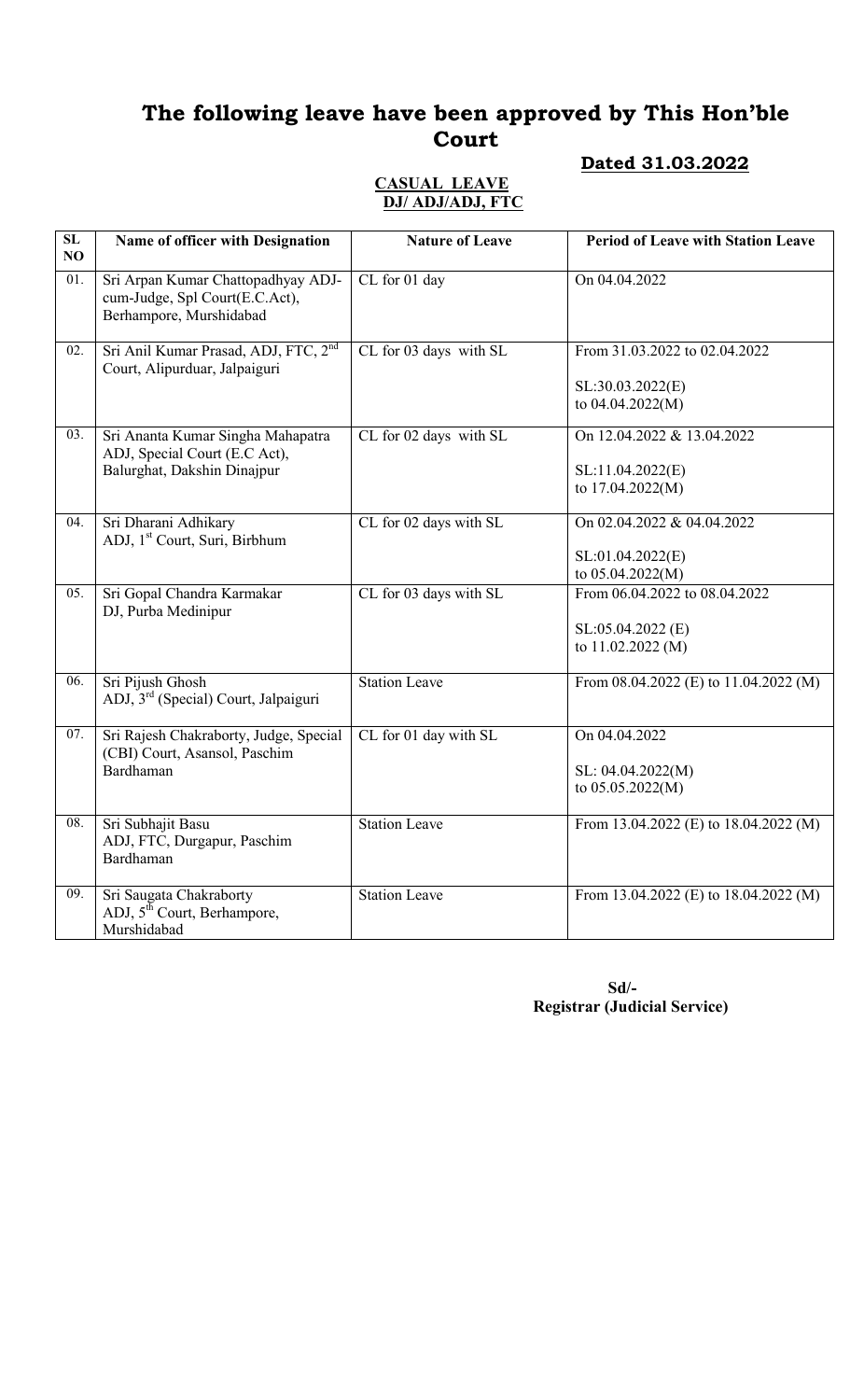#### Dated 01.04.2022

#### CASUAL LEAVE DJ/ ADJ/ADJ, FTC

| SL<br>NO. | Name of officer with<br><b>Designation</b>                               | <b>Nature of Leave</b> | <b>Period of Leave with Station Leave</b> |
|-----------|--------------------------------------------------------------------------|------------------------|-------------------------------------------|
| 01.       | Smt.Kumkum Chattopadhyay<br>ADJ, FTC-1, Islampur, Uttar<br>Dinajpur      | CL for 01 day          | On 16.03.2022                             |
| 02.       | Sri Narendra Nath Dasgupta<br>ADJ, 1 <sup>st</sup> Court, Sealdah, South | CL for 01 day          | On 30.03.2022                             |
|           | 24 Parganas                                                              | <b>Station Leave</b>   | From 13.04.2022 (M) to $17.04.2022$ (E)   |

 Sd/- Registrar (Judicial Service)

# The following leave have been approved by This Hon'ble Court

#### Dated 01.04.2022

#### CASUAL LEAVE DJ/ ADJ/ADJ, FTC

| SL<br>NO | Name of officer with Designation                             | <b>Nature of Leave</b> | <b>Period of Leave with Station Leave</b> |
|----------|--------------------------------------------------------------|------------------------|-------------------------------------------|
| 01.      | Sri Asim Kumar Debnath<br>ADJ, 1 <sup>st</sup> Court, Howrah | CL for 02 days with SL | On 04.04.2022 & 05.04.2022                |
|          |                                                              |                        | $SL: 02.04.2022(E)$ to 06.04.2022(M)      |
| 02.      | Sri Abhiram Barman<br>ADJ, FTC-1, Alipurduar, Jalpaiguri     | CL for 02 days with SL | On 04.04.2022 & 05.04.2022                |
|          |                                                              |                        | $SL: 02.04.2022(E)$ to 06.04.2022(M)      |
| 03.      | Sri Debaprasad Nath, DJ,<br>Darjeeling                       | CL for 03 days with SL | On 02.04.2022, 04.04.2022 & 05.04.2022    |
|          |                                                              |                        | $SL:01.04.2022(E)$ to 06.04.2022(M)       |
| 04.      | Smt.Indrila Mukhopadhyay Mitra,                              | <b>Station Leave</b>   | From 02.04.2022 (E) to 04.04.2022 (M)     |
|          | ADJ, Special Court (E.C.Act),<br>Paschim Medinipur           |                        |                                           |
| 05.      | Sri Pushpal Satpathi                                         | CL for 01 day          | On 01.04.2022                             |
|          | ADJ, $6th$ Court, Alipore, 24pgs(S)                          |                        |                                           |
| 06.      | Smt. Sarbani Mallik Chattopadhyay                            | CL for 02 days with SL | On 02.04.2022 & 04.04.2022                |
|          | ADJ, 1 <sup>st</sup> Court, Kakdwip, 24Pgs(S)                |                        |                                           |
|          |                                                              |                        | $SL:01.04.2022(E)$ to 05.04.2022(M)       |
| 07.      | Sri Sanjay Mukhopadhyay                                      | CL for 01day           | On 02.04.2022                             |
|          | ADJ, 4 <sup>th</sup> Court, Barasat, North 24                |                        |                                           |
|          | Parganas                                                     |                        |                                           |
| 08.      | Sri Soumendra Nath Das, DJ,                                  | CL for 02 days with SL | On 11.04.2022 & 12.04.2022                |
|          | Paschim Medinipur                                            |                        | $SL:08.04.2022(E)$ to $12.04.2022(E)$     |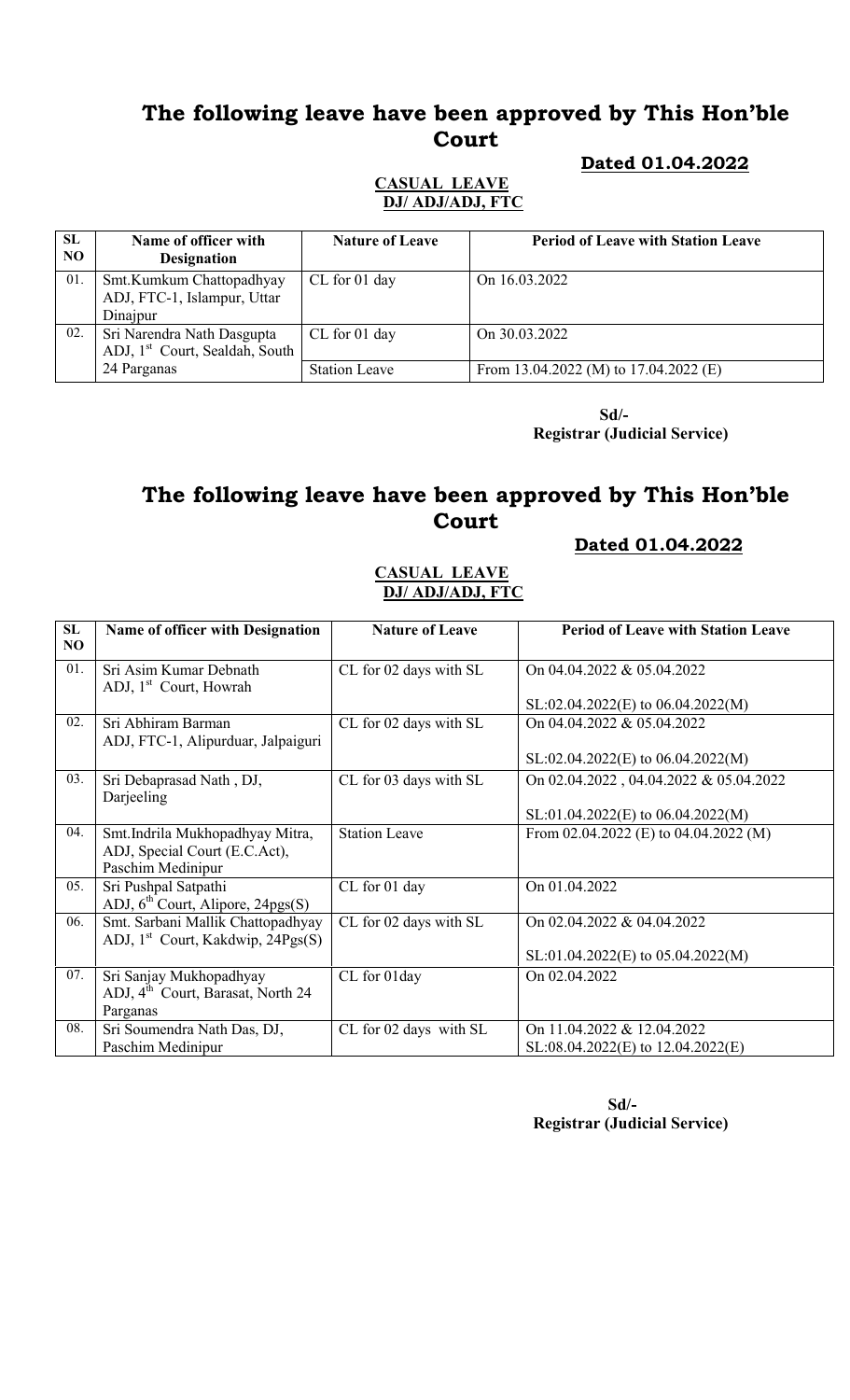# Dated: 30.03.2022

# DJ/ADJ

| SL<br>NO | Name of officer with<br><b>Designation</b>                  | <b>Nature of Leave</b>   | <b>Period of Leave with Station Leave</b> |
|----------|-------------------------------------------------------------|--------------------------|-------------------------------------------|
| 01.      | Sri Nandadulal<br>Kalapahar, ADJ,<br>Chandernagore, Hooghly | Earned Leave for 07 days | From 29.03.2022 to 04.04.2022             |

# ADJ, FTC/ CJ(SD)

| <b>SL</b><br>N <sub>O</sub> | Name of officer with<br><b>Designation</b>                                  | <b>Nature of Leave</b>       | <b>Period of Leave with Station Leave</b> |
|-----------------------------|-----------------------------------------------------------------------------|------------------------------|-------------------------------------------|
| $\overline{02}$ .           | Sri Arijit Mukhopadhyay<br>ADJ, FTC, Ranaghat,<br>Nadia                     | Earned Leave for 02 days     | From 01.04.2022 to 02.04.2022             |
| 03.                         | Smt. Sathi Mukherjee<br>CJ(SD), Arambagh,<br>Hooghly                        | Child Care Leave for 31 days | From 18.04.2022 to 18.05.2022             |
| 04.                         | Sri Suresh Biswakarma<br>ADJ, FTC, Serampore,<br>Hooghly                    | Earned Leave for 06 days     | From 25.04.2022 to 30.04.2022             |
| 05.                         | Smt. Mukulika Sinha<br>$CJ(SD)$ , $2nd$ Court,<br>Malda                     | Child Care Leave for 20 days | From 18.04.2022 to 07.05.2022             |
| 06.                         | Smt. Sunanda De<br>Sarkar<br>$CJ(SD)$ , $2nd$ Court,<br>Barasat, 24 Pgs (N) | Earned Leave for 05 days     | From 04.04.2022 to 08.04.2022             |

# CJM/ACJM

| <b>SL</b><br><b>NO</b> | Name of officer with<br><b>Designation</b>         | <b>Nature of Leave</b>   | <b>Period of Leave with Station Leave</b> |
|------------------------|----------------------------------------------------|--------------------------|-------------------------------------------|
| 07.                    | Sri Ayan Kumar<br>Banerjee, CJM,<br><b>Birbhum</b> | Earned Leave for 09 days | From 02.05.2022 to 10.05.2022             |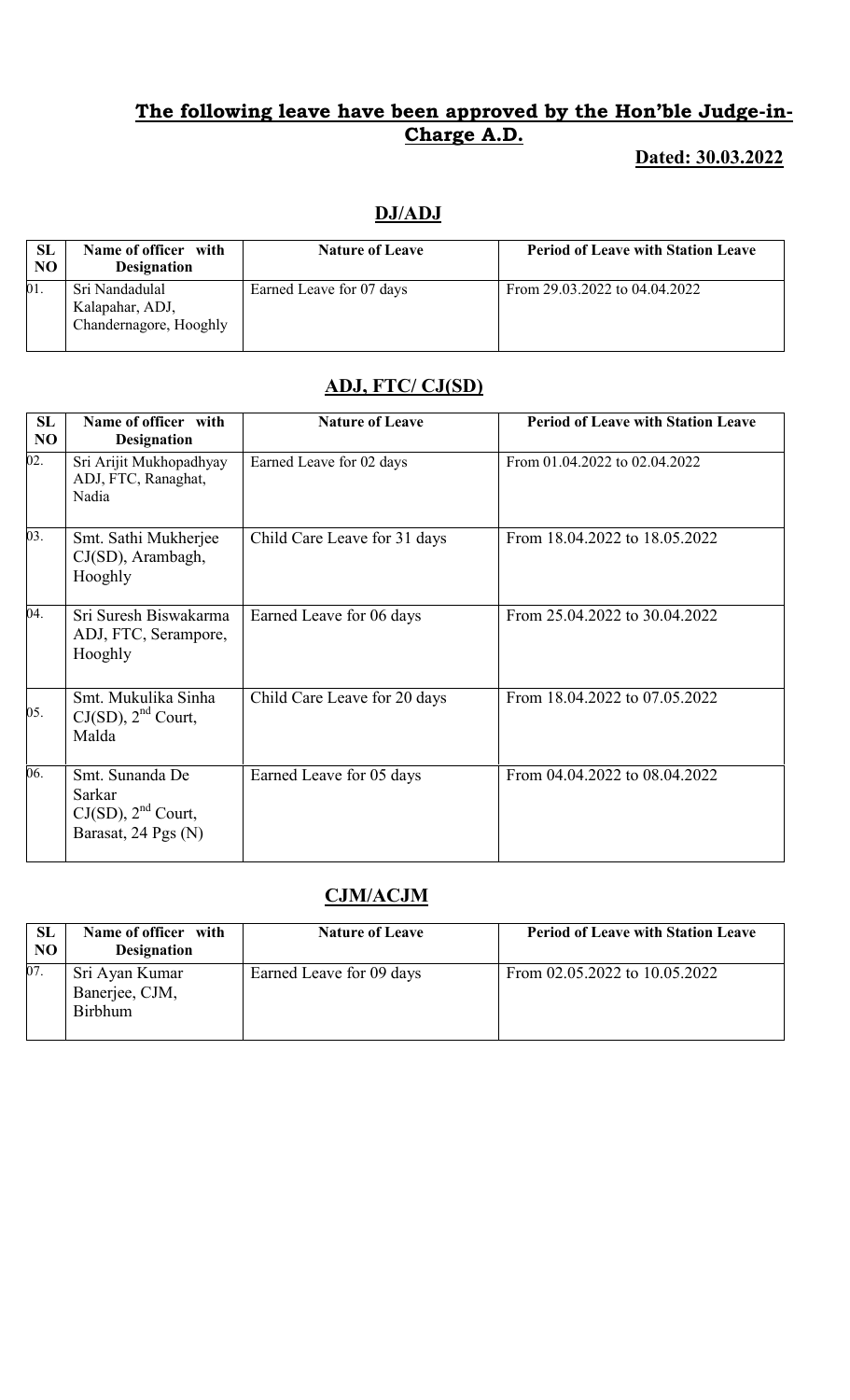## // 02 // CJ(JD)

| 08.<br>Smt. Archita Sen<br>From 11.04.2022 to 13.04.2022<br>Earned Leave for 03 days<br>CJ(JD), Sadar, Cooch<br>Behar<br>09.<br>Smt. Moumita Mallick<br>Earned Leave for 03 days<br>From 11.04.2022 to 13.04.2022<br>$CJ(JD)$ , $2nd$ Adl.<br>Court, Alipore, 24 Pgs<br>(S)<br>10.<br>Smt. Bishakha<br>From 11.04.2022 to 13.04.2022<br>Earned Leave for 03 days<br>Chaudhury<br>CJ(JD), Additional<br>Court, Asansol,<br>Paschim Bardhaman | <b>SL</b><br>NO | Name of officer with<br><b>Designation</b> | <b>Nature of Leave</b> | <b>Period of Leave with Station Leave</b> |
|---------------------------------------------------------------------------------------------------------------------------------------------------------------------------------------------------------------------------------------------------------------------------------------------------------------------------------------------------------------------------------------------------------------------------------------------|-----------------|--------------------------------------------|------------------------|-------------------------------------------|
|                                                                                                                                                                                                                                                                                                                                                                                                                                             |                 |                                            |                        |                                           |
|                                                                                                                                                                                                                                                                                                                                                                                                                                             |                 |                                            |                        |                                           |
|                                                                                                                                                                                                                                                                                                                                                                                                                                             |                 |                                            |                        |                                           |

| <b>SL</b><br>NO | Name of officer with<br><b>Designation</b>                                    | <b>Nature of Leave</b>   | <b>Period of Leave with Station Leave</b> |
|-----------------|-------------------------------------------------------------------------------|--------------------------|-------------------------------------------|
| 11.             | Smt. Aparna<br>Chatterjee<br>JM, $4^{\text{th}}$ Court,<br>Serampore, Hooghly | Earned Leave for 10 days | From 21.04.2022 to 30.04.2022             |

| Sd                           |
|------------------------------|
| Registrar (Judicial Service) |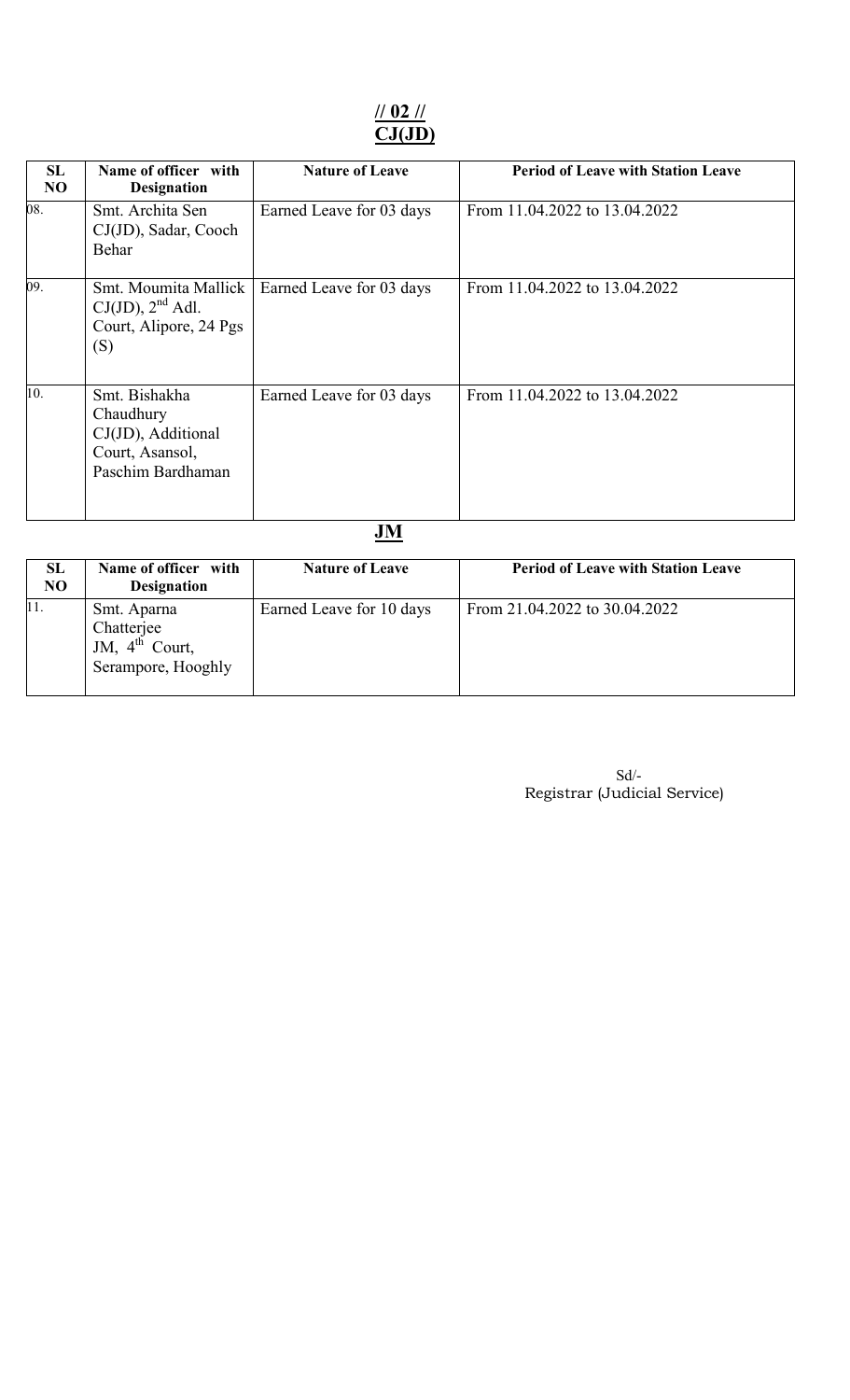# Dated: 30.03.2022

# DJ/ADJ

| SL<br>NO          | Name of officer with<br><b>Designation</b>                                          | <b>Nature of Leave</b>       | <b>Period of Leave with Station Leave</b> |
|-------------------|-------------------------------------------------------------------------------------|------------------------------|-------------------------------------------|
| $\overline{01}$ . | Sri Jeetendra Gupta<br>ADJ, 2 <sup>nd</sup> Court, Siliguri,<br>Darjeeling          | Earned Leave for 03 days     | From 11.04.2022 to 13.04.2022             |
| 02.               | Sri Partha Pratim Dutta<br>ADJ, Tufanganj, Cooch<br>Behar                           | Earned Leave for 02 days     | From 11.04.2022 to 12.04.2022             |
| $\overline{03}$ . | Smt. Suparna Ray<br>ADJ, 3 <sup>rd</sup> Court, Tamluk,<br>Purba Medinipur          | Earned Leave for 03 days     | From 11.04.2022 to 13.04.2022             |
| 04.               | Dr. Moumita Bhattacharya<br>ADJ, 2 <sup>nd</sup> Court, Contai, Purba<br>Medinipur  | Child Care Leave for 22 days | From 25.04.2022 to 16.05.2022             |
| 05.               | Sri Bishnu Baran Mondal,<br>ADJ, 1 <sup>st</sup> Court, Islampur,<br>Uttar Dinajpur | Earned Leave for 04 days     | From 18.04.2022 to 21.04.2022             |

# ADJ, FTC/ CJ(SD)

| <b>SL</b><br>NO. | Name of officer with<br><b>Designation</b>  | <b>Nature of Leave</b>   | <b>Period of Leave with Station Leave</b> |
|------------------|---------------------------------------------|--------------------------|-------------------------------------------|
| 06.              | Mr. Jahangir Kabir, ADJ,<br>FTC-II, Purulia | Earned Leave for 22 days | From 28.02.2022 to 21.03.2022             |

# JM

| SL<br>N <sub>O</sub> | Name of officer with<br><b>Designation</b>            | <b>Nature of Leave</b>        | <b>Period of Leave with Station Leave</b> |
|----------------------|-------------------------------------------------------|-------------------------------|-------------------------------------------|
| 07.                  | Ms. Sadhana Das<br>JM, Balurghat, Dakshin<br>Dinajpur | Commuted Leave for 03<br>days | From 23.02.2022 to 25.02.2022             |
| 08.                  | Sri Sourabh Nandi,<br>JM, Railway Court,<br>Howrah    | Earned Leave for 16 days      | From 02.03.2022 to 17.03.2022             |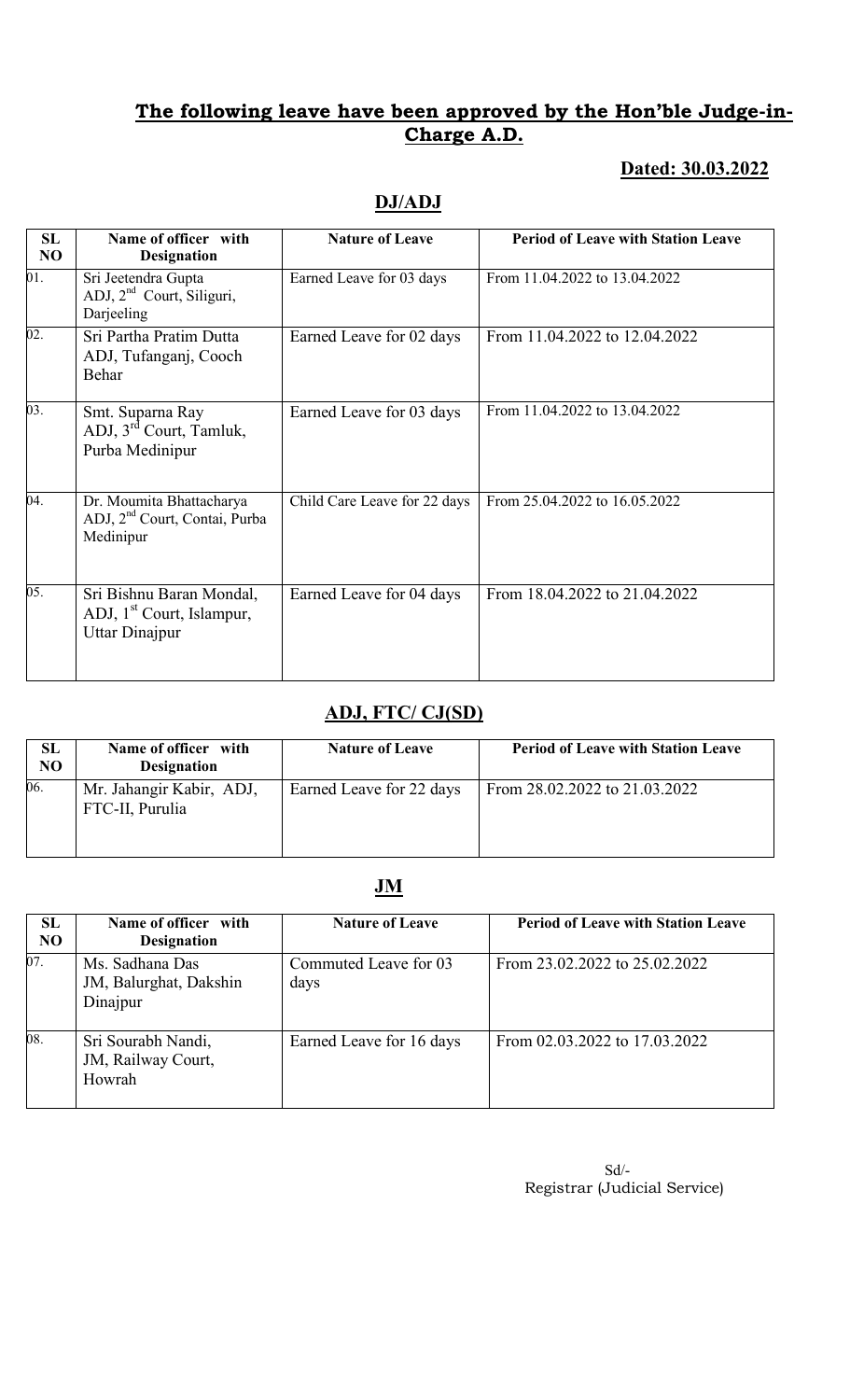# Dated: 31.03.2022

| <b>SL</b><br><b>NO</b> | Name of officer<br>with Designation                                                         | <b>Nature of Leave</b>   | <b>Period of Leave with Station Leave</b> |
|------------------------|---------------------------------------------------------------------------------------------|--------------------------|-------------------------------------------|
| 01.                    | Smt. Asima Pal<br>ADJ, $5^{th}$ Court,<br>Malda                                             | Earned Leave for 05 days | From 04.04.2022 to 08.04.2022             |
| 02.                    | Sri Akhilesh Kumar<br>Pandey, ADJ, 1 <sup>st</sup><br>Court, Balurghat,<br>Dakshin Dinajpur | Earned Leave for 03 days | From 11.04.2022 to 13.04.2022             |

## ADJ, FTC/ CJ(SD)

| SL<br>N <sub>O</sub> | Name of officer<br>with Designation                                    | <b>Nature of Leave</b>   | <b>Period of Leave with Station Leave</b> |
|----------------------|------------------------------------------------------------------------|--------------------------|-------------------------------------------|
| 03.                  | Sri Kaustav<br>Mookerjee<br>ADJ, FTC-II,<br>Raiganj, Uttar<br>Dinagpur | Earned Leave for 02 days | From 11.04.2022 to 12.04.2022             |
| 04.                  | Smt. Anamitra<br>Bhattacharya<br>CJ(SD), Jalpaiguri                    | Earned Leave for 08 days | From 06.04.2022 to 13.04.2022             |
| 05.                  | Smt Rimpa Roy,<br>ADJ, FTC,<br>Balurghat, Dakshin<br>Dinajpur          | Earned Leave for 03 days | From 11.04.2022 to 13.04.2022             |

# CJM/ACJM

| SL<br>N <sub>O</sub> | Name of officer<br>with Designation                                                  | <b>Nature of Leave</b>                     | <b>Period of Leave with Station Leave</b> |
|----------------------|--------------------------------------------------------------------------------------|--------------------------------------------|-------------------------------------------|
| 06.                  | Sri Debasis<br>Chowdhuri<br>CJM, Tamluk,<br>Purba Medinipur                          | Earned Leave for 15 days                   | From 11.03.2022 to 25.03.2022             |
| 07.                  | Sri Asimananda<br>Mandal, ACJM,<br>Durgapur, Paschim<br>Bardhaman                    | Earned Leave for 03 days                   | From 11.04.2022 to 13.04.2022             |
| $\overline{08}$ .    | Sri Ayan Majumder<br>$CJM$ cum $CJ(SD)$ ,<br>Port Blair, Andaman<br>& Nicobar Island | Paternity cum Child Care Leave for 05 days | From 25.04.2022 to 29.04.2022             |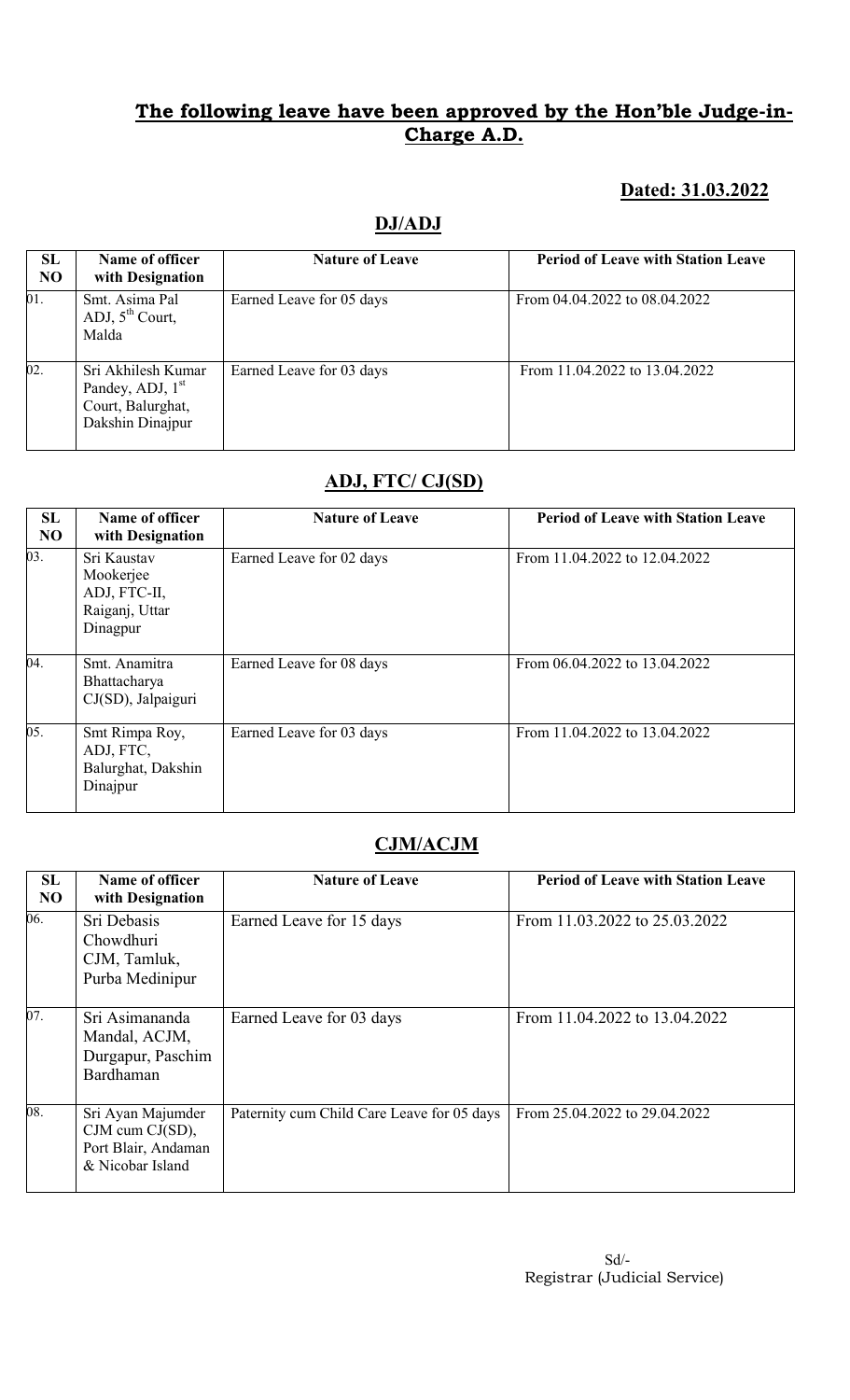## Dated: 31.03.2022

## DJ/ADJ

| <b>SL</b><br><b>NO</b> | Name of officer<br>with Designation      | <b>Nature of Leave</b>                           | <b>Period of Leave with Station Leave</b> |
|------------------------|------------------------------------------|--------------------------------------------------|-------------------------------------------|
| 01.                    | ADJ, $4^{th}$ Court,<br>Purba Bardhaman, | Sri Viswaroop Sett,   Commuted Leave for 04 days | From 25.03.2022 to 28.03.2022             |

 Sd/- Registrar (Judicial Service)

# The following leave have been approved by the Hon'ble Judge-in-Charge A.D.

#### Dated: 01.04.2022

## DJ/ADJ

| SL<br><b>NO</b> | Name of officer<br>with Designation                                         | <b>Nature of Leave</b>   | <b>Period of Leave with Station Leave</b> |
|-----------------|-----------------------------------------------------------------------------|--------------------------|-------------------------------------------|
| 01.             | Sri Mintu Mallick,<br>ADJ, Gangarampur<br>at Buniadpur,<br>Dakshin Dinajpur | Earned Leave for 03 days | From 11.04.2022 to 13.04.2022             |
| 02.             | Mr. Mir Rashid Ali<br>ADJ, Malbazar,<br>Jalpaiguri                          | Earned Leave for 13 days | From 25.04.2022 to 07.05.2022             |

## ADJ, FTC/ CJ(SD)

| SL<br>N <sub>O</sub> | Name of officer<br>with Designation                                        | <b>Nature of Leave</b>   | <b>Period of Leave with Station Leave</b> |
|----------------------|----------------------------------------------------------------------------|--------------------------|-------------------------------------------|
| 03.                  | Sri Gourab Ghosh<br>$CJ(SD)$ , $2nd$ Court,<br>Sadar, Paschim<br>Medinipur | Earned Leave for 02 days | From 07.04.2022 to 08.04.2022             |

## CJM/ACJM

| SL<br>N <sub>O</sub> | Name of officer<br>with Designation                           | <b>Nature of Leave</b>   | <b>Period of Leave with Station Leave</b> |
|----------------------|---------------------------------------------------------------|--------------------------|-------------------------------------------|
| 04.                  | Sri Krishnendu<br>Sarkar<br>ACJM, Islampur,<br>Uttar Dinajpur | Earned Leave for 06 days | From 16.04.2022 to 21.04.2022             |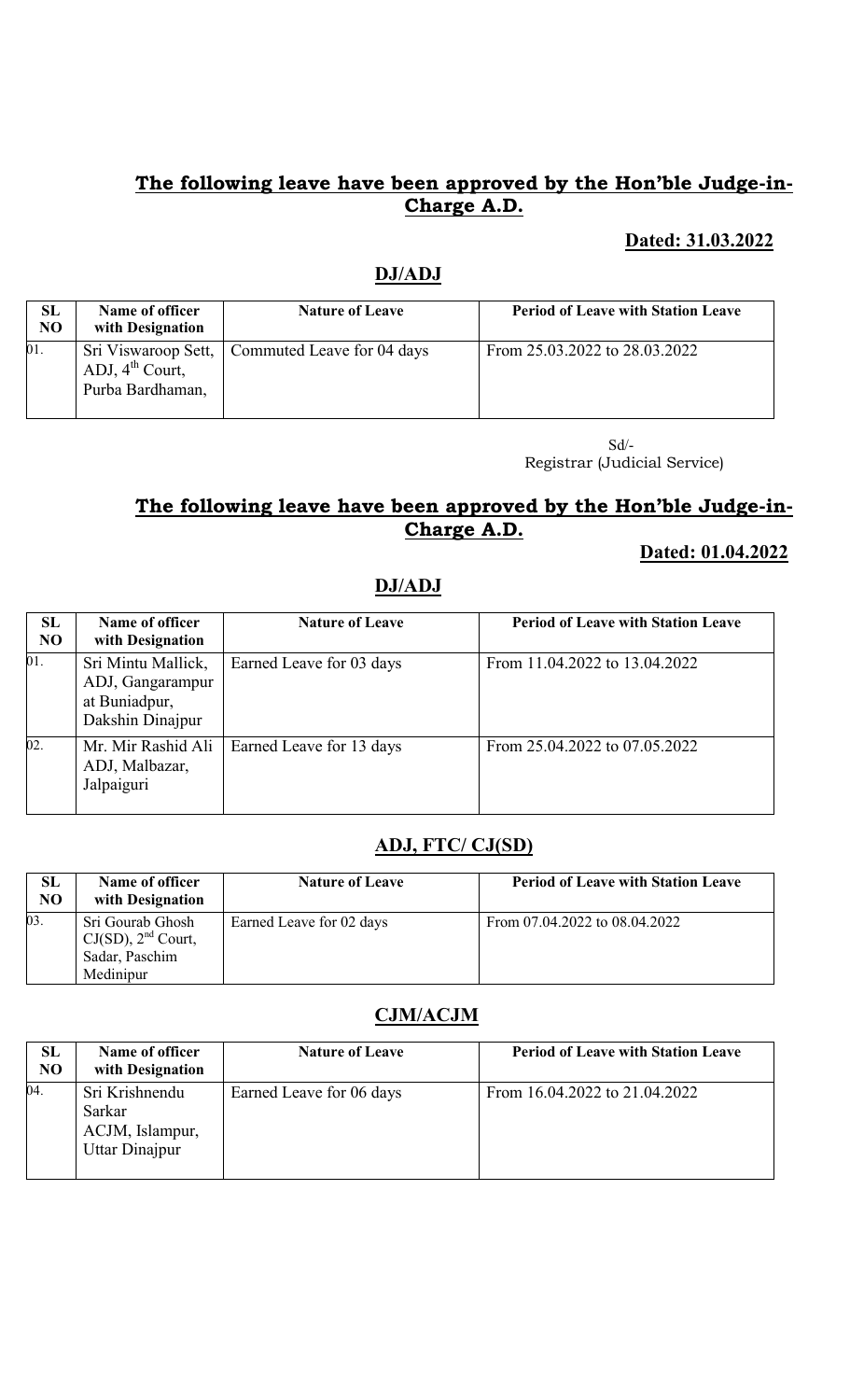# //02 //

# $CJ(JD)$

| <b>SL</b><br>N <sub>O</sub> | Name of officer with<br><b>Designation</b>                           | <b>Nature of Leave</b>   | <b>Period of Leave with Station Leave</b> |
|-----------------------------|----------------------------------------------------------------------|--------------------------|-------------------------------------------|
| 05.                         | Sri Ganesh Das<br>$CJ(JD) 1st$ Court,<br>Kandi, Murshidabad          | Earned Leave for 03 days | From 11.04.2022 to 13.04.2022             |
| 06.                         | Sri Binod<br>Vishwakarma<br>$CJ(JD)$ , Haldia,<br>Purba Medinipur    | Earned Leave for 03 days | From 11.04.2022 to 13.04.2022             |
| 07.                         | Md. Amiruddin Ali,<br>$CJ(JD)$ , $2nd$ Court,<br>Alipore, 24 Pgs (S) | Earned Leave for 03 days | From 11.04.2022 to 13.04.2022             |

Sd/-